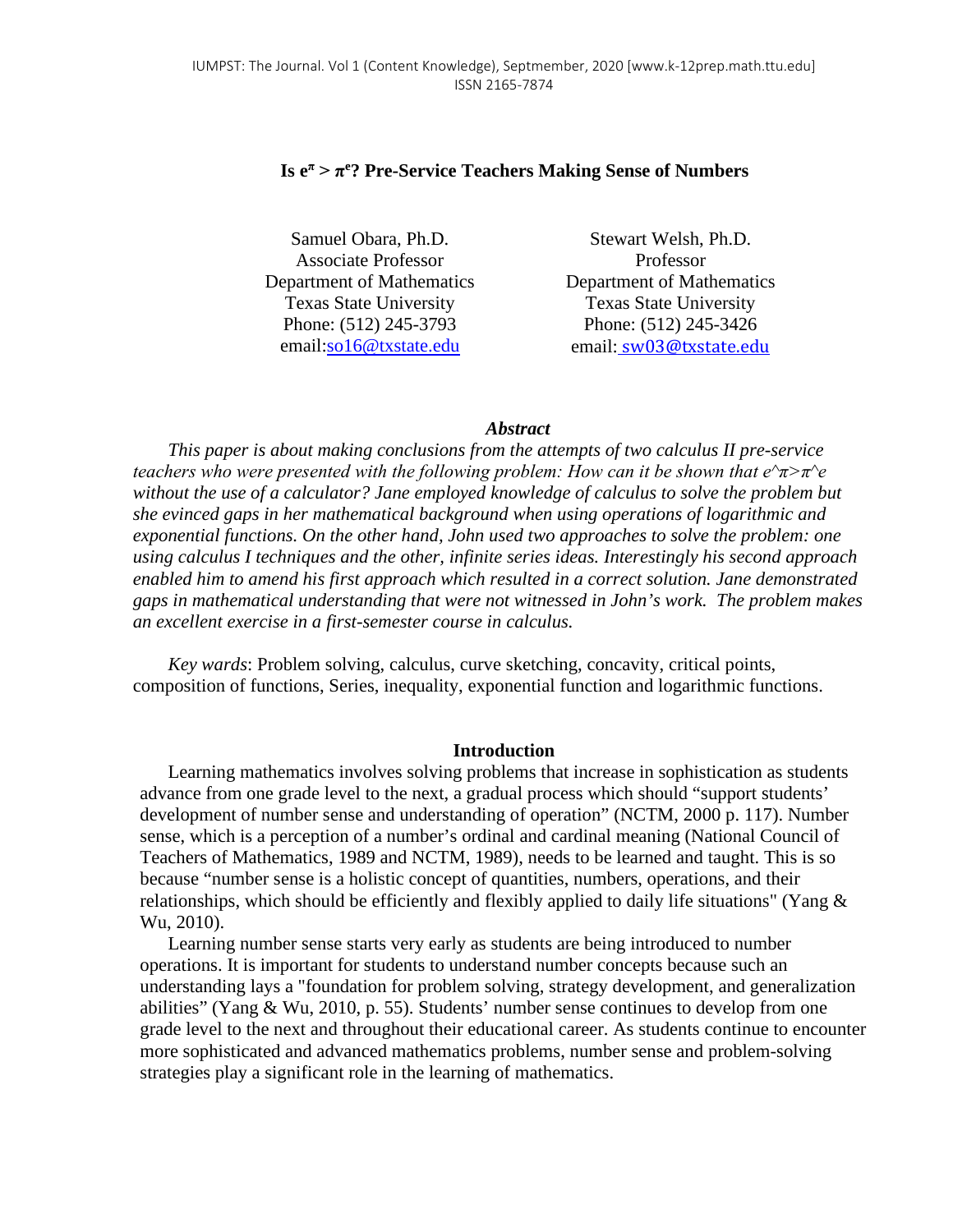This paper is about a problem that the researcher posed to a class of Calculus II students. The question was, "How can you show that  $e^{\pi}$   $\pi$ <sup>e</sup> without a calculator?" Two students, Jane and John (pseudonyms), who were both preservice teachers for the class, were selected for a taskbased interview because of the nature of their approach and the strategies they used to tackle the problem. As John's first approach will demonstrate, one solution to showing without a calculator that the inequality  $e^{\pi}$   $\pi$ <sup>e</sup> is true produces an interesting application of the calculus techniques of graph sketching. In fact, this solution of John's would make an excellent exercise in a firstsemester course in calculus. The two students are discussed as follows.

#### **Jane**

When Jane was presented with this problem, she thought about it for a moment. Since she was not supposed to use a calculator or any technological tools, she struggled to find a solution. Since it was a calculus class, she thought she might use her knowledge of calculus to solve the problem but was not sure how. She remembered the problem they did at the beginning of the semester  $(f(x) = xlnx-x)$ , for which they were supposed to sketch out the problem and discuss its characteristics. Based on this previous experience, Jane decided to use a similar strategy, as outlined below.

Jane: Maybe I should introduce variables to come up with an equation that I can investigate.

Researcher: How do you plan to set it up? (Jane thought for a moment)

Jane: How about expressing  $e^{\pi} > \pi^e$  in the form of a function as  $f(x) = x^{\pi} - \pi^x$  and investigate the nature of the function?

Researcher: Why did you decide to replace e with x rather than replace  $\pi$  with x?

Jane: We could either set  $f(x) = x^{\pi} - \pi^{x}$  or  $f(x) = e^{x} - x^{e}$ . We will get a similar function either way, and the analysis will be similar to make our conclusions.

Jane's thinking was to analyze the concavity of the function to try to prove that  $e^{\pi} > \pi^e$ . She deduced that if she could determine that all the values of  $f(x)$  and  $f'(x)$  (as x tends to e) are positive and, consequently, that the function is concave up, then she could conclude somehow that  $e^{\pi} > \pi^e$ . Jane wanted to find the second derivative of  $f(x)$  to determine the concavity of her function as illustrated in her solution below in Figure 1.

On the right-hand side, Jane drew four Cartesian planes with four scenarios. She noted that only the first two could be useful in analyzing concavity and answering the question as to whether or not  $e^{\pi} > \pi^e$ . The first scenario was useful for responding to the question. The second scenario was useful as well, but if it is concave down, in that case, it could offer proof by contradiction, since that can only happen if  $e^{\pi} < \pi^e$ .

Jane abandoned this approach because the expression  $(x^{\pi-1} = \pi^{x-1} \ln \pi)$  was too complicated for her to solve, but it did provide an opportunity to think about the best way forward. The goal for Jane at this point was to express  $e^{\pi}$  and  $\pi^{e}$  so that they might be expressed either with the same natural logarithm or the same base e. Jane tried the option of expressing her function in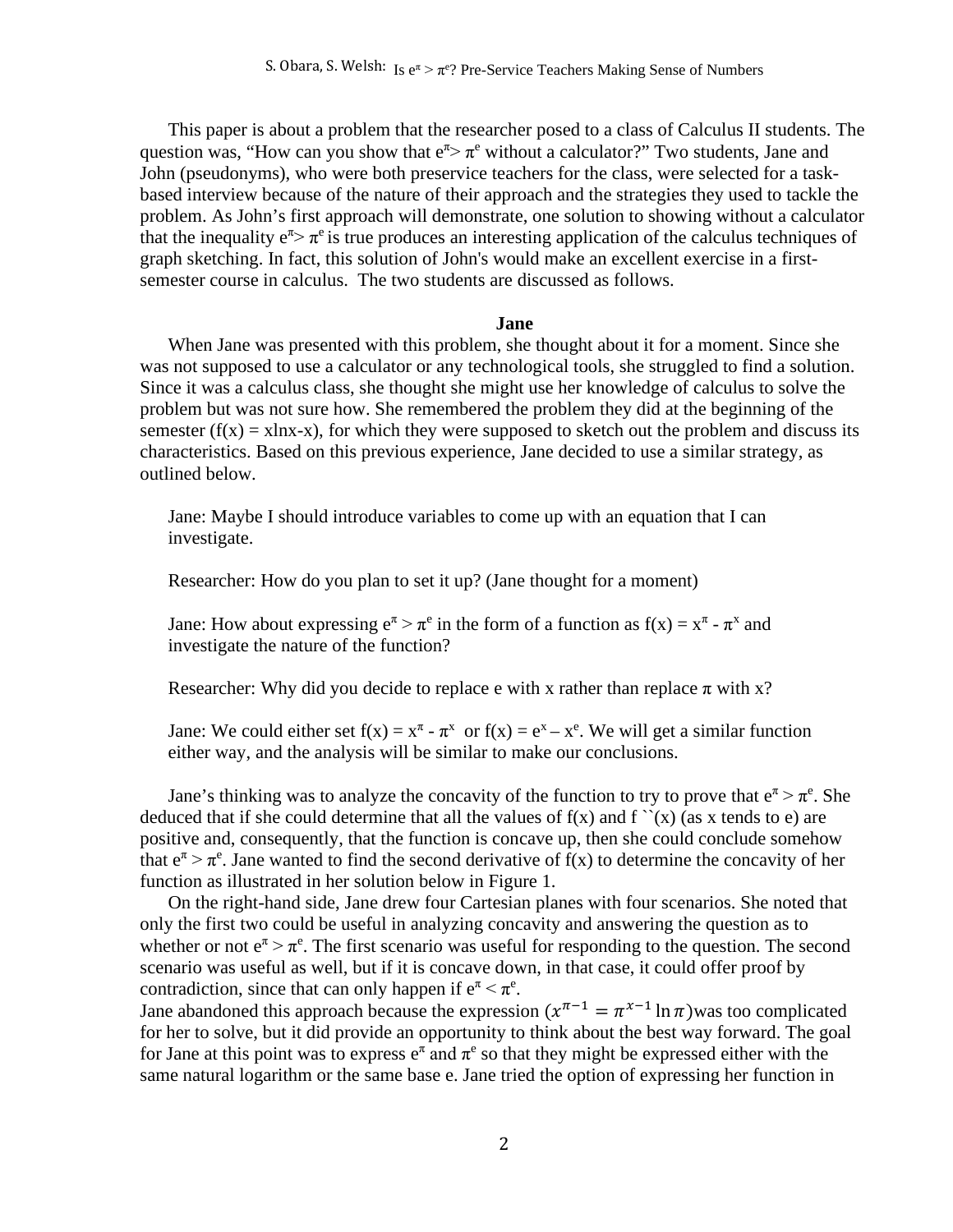terms of the natural logarithm, but this turned out to be rather complicated, and she didn't make much progress.

$$
\begin{aligned}\n\text{for } y = x^{\prime\prime} - \pi^{\times} & \text{Find the max} \\
\text{if } (x) = \pi x^{\prime\prime\prime} - \pi^{\times\prime\prime\prime} & \text{or min } 0 \text{ f(x)} \\
\text{Critical points} & \text{Solve } \text{for } x \\
\text{or } x^{\pi-1} - \pi^{\times\prime\prime\prime} & \text{or } x \\
\pi x^{\pi-1} - \pi^{\times\prime\prime\prime\prime} & \text{or } x\n\end{aligned}
$$
\n
$$
\begin{aligned}\n\text{or } x \\
\text{Solve} & \text{for } x \\
\pi x^{\pi-1} = \pi^{\times\prime\prime\prime\prime\prime} & \text{or } x\n\end{aligned}
$$
\n
$$
\begin{aligned}\n\text{or } x \\
\text{Solve} & \text{for } x \\
\pi x^{\pi-1} = \pi^{\times\prime\prime\prime\prime\prime} & \text{for } x\n\end{aligned}
$$

# *Figure 1: Jane's first step*

Researcher: I see you are trying to use the natural logarithm to solve the problem?

Jane: Yes but I realized that it would be complicated to solve.

Researcher: So?

Jane: I think I will like to try expressing  $\pi^e$  to base e and hope it will also not be as complicated!

Expressing  $\pi^e$  in terms of base e was also a challenge for Jane that the researcher wanted to investigate further.

Researcher: Why do you want to express  $\pi^e$  to base e?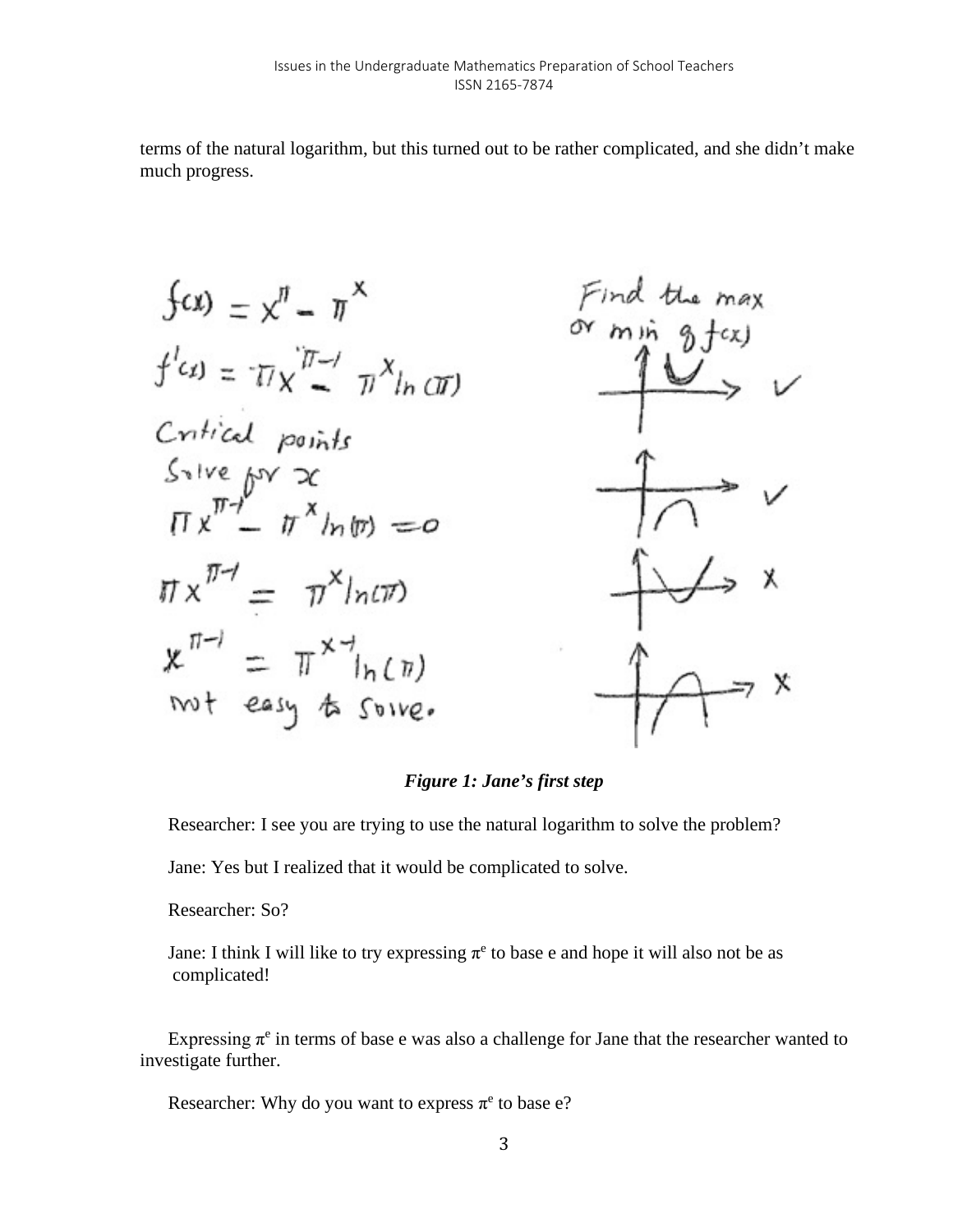Jane: So that I can compare exponents and maybe get an idea about the relationships between  $\pi^e$  and  $e^{\pi}$ .

Jane was good at changing the base of a logarithmic expression to another logarithmic expression, but it was a challenge to convert  $\pi^e$  to a form of e to the power of something. The researcher then suggested an idea for Jane.

Researcher: Can you try  $\pi^e = e^{eln\pi}$  that you learned in college algebra?

Jane: Is  $\pi^e = e^{elnx}$ ?

Researcher: What do you think?

Jane: Not sure.

Researcher: Yes, note that  $e^{e^{\ln x}} = e^{\ln x^e} = \pi^e$ .

Jane: Not sure why  $e^{\ln \pi^e} = \pi^e$ .

To understand what challenges Jane was going through, I posed the following question:

Researcher: Can you simplify the expression  $\ln e^{\pi^a}$ ?

Jane:  $\ln e^{\pi^e} = \pi^e$ .

Researcher: Why?

Jane: Because each is the inverse of the other which allows me to write the equation  $\log_e e^{\pi^e} = \pi^e$ . This follows from the definition of a logarithm to the base e.

Jane's concept of inverse function was that it allows the e of the base and the e of the number to cancel each other implied that the concept of logarithmic function and composition of function was not well unpacked in Jane's thinking.

Researcher: Can the same be applied to  $e^{\ln \pi^a}$ ?

Jane: No, because  $e^{\ln \pi^e}$  is different from  $\ln e^{\pi^e}$  and that rule does not apply here because there are no two es to cancel in the expression.

Jane also demonstrated that she preferred to work with the notation  $\log_e e$  rather than the equivalent form  $\ln e$ . It seemed to her to be more intuitive to cancel the two e's in  $\log_e e$ . This step is not so easily "seen" when using the form  $\ln e$ .

The problem with Jane was that she had knowledge-gaps in the concept of the composition of functions. The researcher reminded Jane of the identity  $(f \circ g)(x) = (g \circ f)(x) = x$  which holds if the functions f and g are inverses of each other.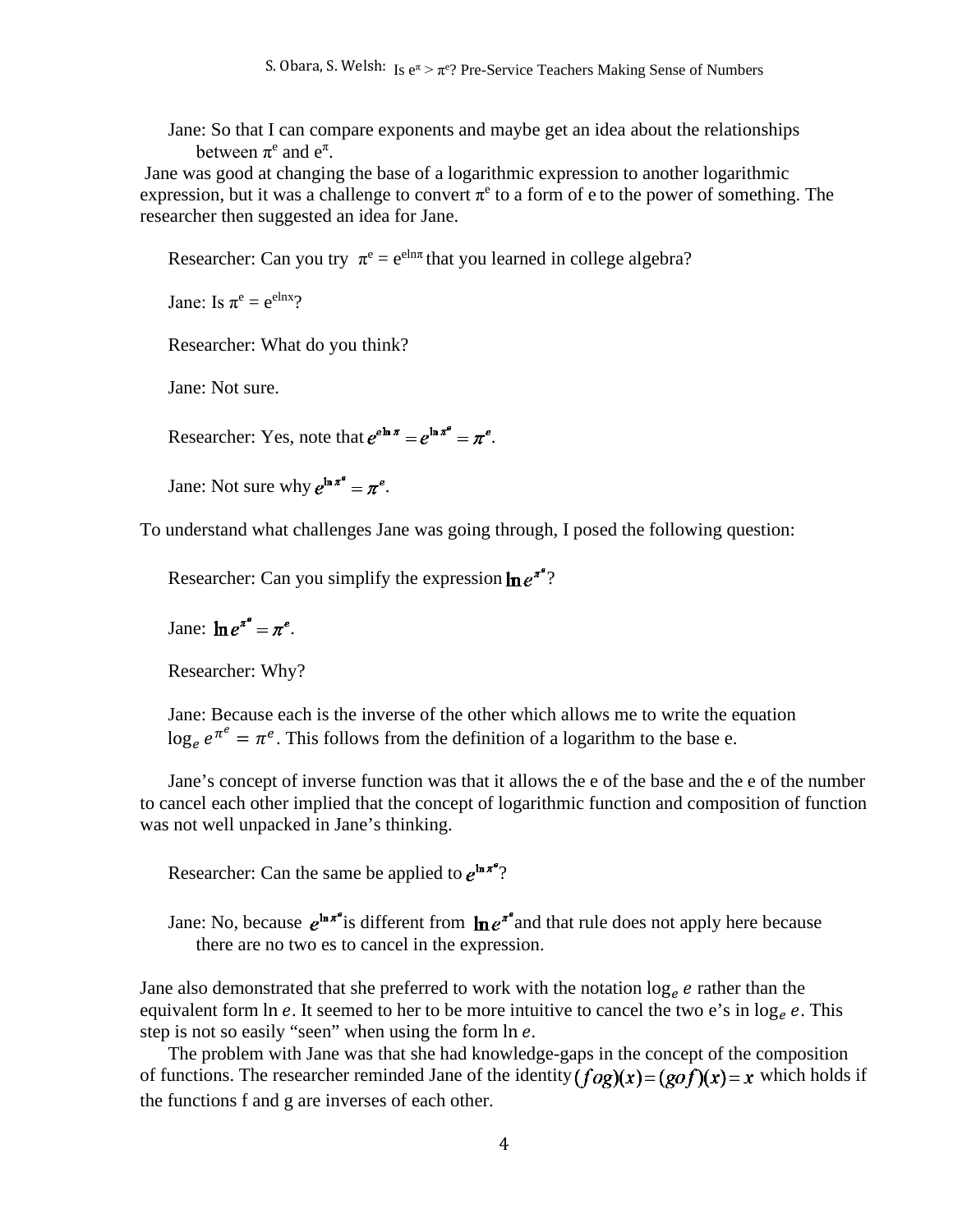Researcher: Note that  $e^{\ln \pi^e} = \pi^e$  and likewise  $\ln e^{\pi^e} = \pi^e$ , using the above identity.

Jane: Got it! I think I can solve it now.

Jane paused for a moment, thought a little bit, and noted:

Jane: Since we want to show that  $e^{\pi} > \pi^e$ , and that  $\pi^e = e^{e \ln \pi}$ , then  $e^{\pi} > e^{e \ln \pi}$  Since the exponential function is increasing, we need to show that  $\pi$  > e ln  $\pi$  right?

Researcher: yes

Jane: Okay.

Jane went on to do the problem as follows:

$$
\begin{aligned}\n\text{Define } f(x) &= x - e \ln x, \quad x &> 0 \quad (\text{replace } \pi \text{ m} \# x) \\
\text{Sketch } f(x) &= x - e \ln x, \quad x &> 0 \\
\int (x) &= 1 - \frac{e}{x} \\
\int^{\pi} (x) &= \frac{e}{x^2} \\
\int^{\pi} (x) &= 0 \Rightarrow \frac{x - e}{x} = 0 \quad \therefore \quad x = e, \\
\int^{x} f(x) &= 0 \Rightarrow \frac{x - e}{x} = 0 \quad \therefore \quad x = e, \\
\int^{x} f(x) &= 0 \Rightarrow \frac{1}{x} = \frac{1}{x} \quad \text{if } x & = 0\n\end{aligned}
$$
\n
$$
\begin{aligned}\n\text{SOLUTION: } f(x) &= \frac{e}{e^x} = \frac{1}{e} & \text{for } x & \text{for } x & \text{for } x \neq 0 \\
\int f(x) &= \frac{e}{e^x} = \frac{1}{e} & \text{for } x & \text{for } x & \text{for } x & \text{for } x & \text{for } x & \text{for } x & \text{for } x & \text{for } x & \text{for } x & \text{for } x & \text{for } x & \text{for } x & \text{for } x & \text{for } x & \text{for } x & \text{for } x & \text{for } x & \text{for } x & \text{for } x & \text{for } x & \text{for } x & \text{for } x & \text{for } x & \text{for } x & \text{for } x & \text{for } x & \text{for } x & \text{for } x & \text{for } x & \text{for } x & \text{for } x & \text{for } x & \text{for } x & \text{for } x & \text{for } x & \text{for } x & \text{for } x & \text{for } x & \text{for } x & \text{for } x & \text{for } x & \text{for } x & \text{for } x & \text{for } x &
$$

*Figure 2: Jane's second step*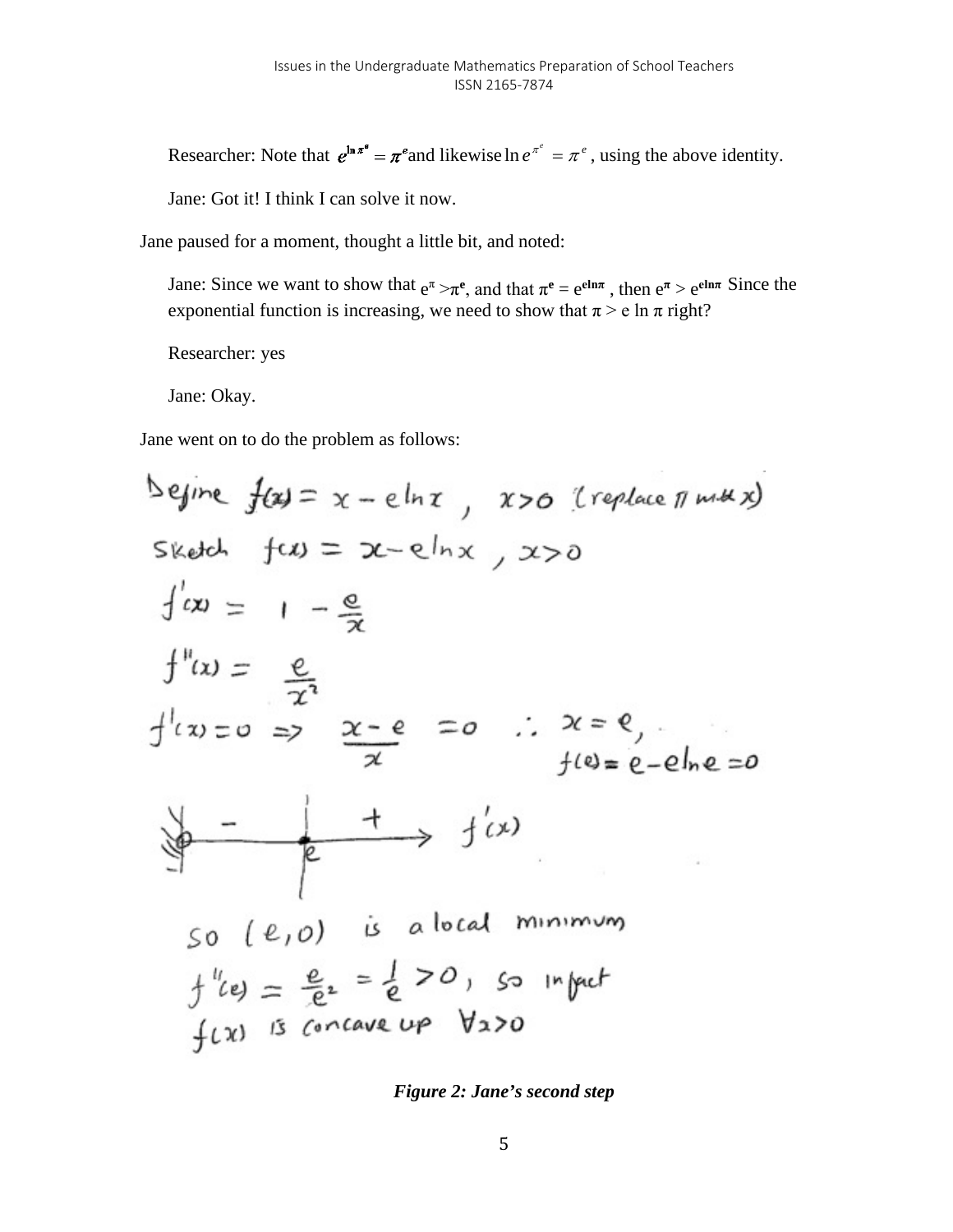Researcher: So, what does that mean?

Jane: Let us sketch the graph.

.

Researcher: How are you going to sketch it?

Jane thought for a moment and wrote the following:

What happen When 
$$
x \rightarrow 0
$$

\n
$$
f(0) = 0 - \ln 0, \quad \ln 0 \Rightarrow -\infty
$$
\n
$$
\therefore f(0) = +\infty, \quad \text{Vertical asymptotic at } x = 0
$$
\natte, a)  $\text{total min}$ 

\nConorder up

\n
$$
e^{-\pi}
$$

*Figure 3*

When Jane was asked what she could say about the graph in figure 3 ( $f(x) = x$ -elnx), she was initially unsure what else she might say about  $x = e$ .

Researcher: What do you think is happening with  $x = e$  regarding x and elnx?

Jane: I know that when  $x > e$ ,  $f(x) = x$ -elnx is increasing, and on the other hand, when  $x < e$ , the function is decreasing and is zero at  $x = e$ .

Jane then recalled that at the beginning of the derivation she had set  $f(x) = x$ -elnx,  $x > o$  (she replaced  $\pi$  with x). The critical question is now, what happens when  $x = \pi$ ? Jane looked at the figure above and observed:

Jane: Notice that  $f(\pi) > 0$ , however  $f(\pi) = \pi$ -eln $\pi > 0$ , therefore  $\pi >$ eln $\pi$  meaning that  $e^{\pi} > \pi^e$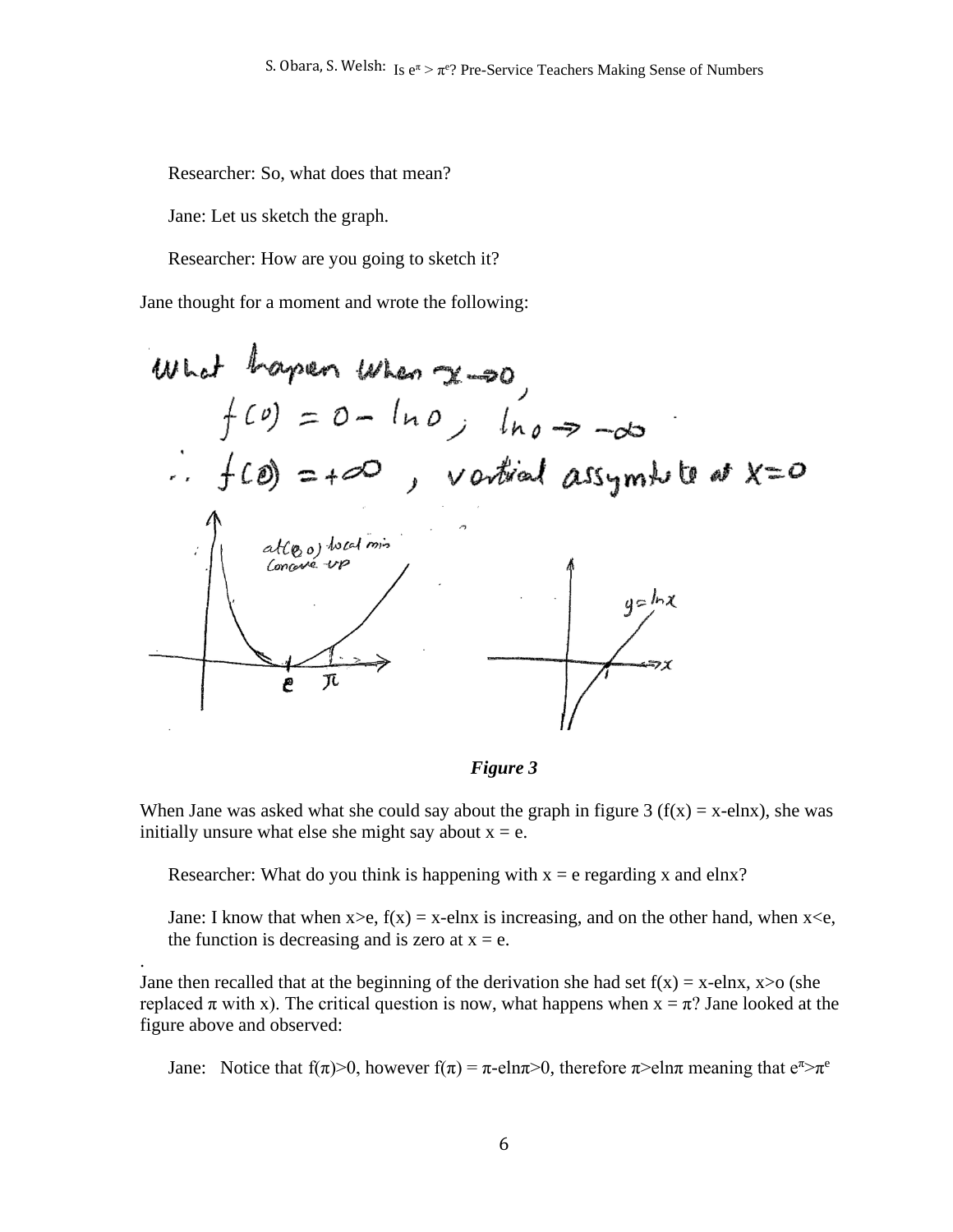Jane managed to solve this problem, but she did have challenges using operations of the natural logarithm function and was confused when representing the given expressions graphically to justify the original inequality.

### **John**

John, on the other hand, carried out an interesting investigation and came up with two approaches to solving the problem. The first approach was similar in some respects to Jane's, whereas the second approach was a little bit different, but was inspired and informed by the first approach. As opposed to Jane, John had completed the second part of the calculus sequence. John acknowledged that it was not readily apparent that  $e^{\pi} \rightarrow \pi^e$ , "since the base e of  $e^{\pi}$  is smaller than the base  $\pi$  of  $\pi^e$  ".

John's first approach used natural logs, and the second approach was to use his knowledge of series and sequences. As will be illustrated below, John started with approach 2 first, hit a wall and went back to approach 1, and then made connections that led to the completion of approach 2.

## **Approach 1**

John started out by working backward to try to solve the problem. Unlike Jane, John decided at the outset to make use of natural logarithms of  $e^{\pi}$  and  $\pi^{e}$  as shown below.

First, we will work backward from  $e^{\pi} > \pi^{e}$ .

Taking the natural log of both sides, we get:  $ln(e^{\pi}) > ln(\pi^{e})$ .

This gives us:  $\pi * ln(e) > e * ln(\pi)$ 

Rewriting this, we get:  $\pi - e \cdot ln(\pi) > 0$ . If this can be shown to be true, we will be finished.

Using this, we define our function as follows, replacing  $\pi$  with x.

Define  $f: \mathbb{R}^+ \to \mathbb{R}$  by  $f(x) = x - e * ln(x)$ . Then  $f'(x) = 1 - \frac{e}{x}$ .

Setting  $f'(x) = 0$ , we get  $1 - \frac{e}{x} = 0$ . Thus,  $x = e$  is the only critical point.

Suppose that  $x > e$ . Then

 $f'(x) = 1 - \frac{e}{x} > 1 - \frac{e}{e} = 1 - 1 = 0.$ 

Thus, when  $x > e$ , f is increasing.

Since  $\pi > e$ , then

$$
f(\pi) = \pi - e * ln(\pi) > f(e) = e - e * ln(e) = e - e = 0,
$$

so  $\pi - e \cdot ln(\pi) > 0$ , (which is what we wanted to show from above.)

Thus, 
$$
\pi > e * ln(\pi) = ln(\pi^e)
$$
.

Thus,  $e^{\pi} > e^{ln\pi^e} = \pi^e$ 

Therefore,  $e^{\pi} > \pi^e$ .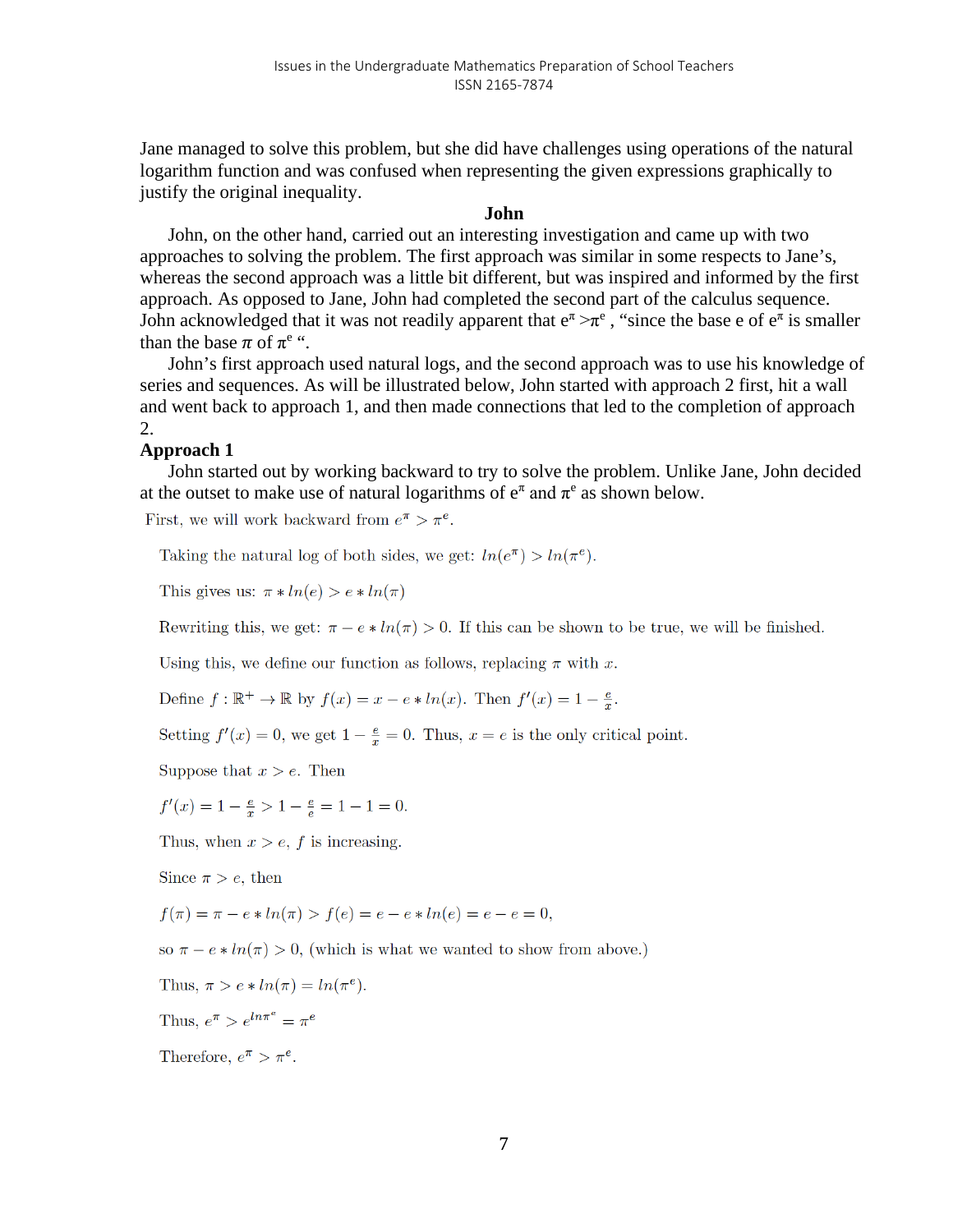As opposed to Jane, John had a more advanced grasp of the operations of the logarithmic and exponential functions.

#### **Approach 2**

John also comes up with the following solution, which was followed by an interview with the researcher.

We have that  $e^x = \sum_{n=0}^{\infty} \frac{x^k}{k!}$ .

Pick  $a = \frac{\pi}{e} - 1$ .

Then  $e^a = \sum_{0}^{\infty} \frac{a^k}{k!} = 1 + a + \sum_{0}^{\infty} \frac{a^k}{k!} > 1 + a$ 

Thus,  $e^a > 1 + a$ 

Substituting  $a = \frac{\pi}{e} - 1$  into the inequality, we get

$$
e^{\frac{\pi}{e}-1} > 1 + \frac{\pi}{e} - 1 = \frac{\pi}{e}
$$

Thus,  $e^{\frac{\pi}{e}-1} > \frac{\pi}{e}$ 

Multiplying by  $e$  on both sides of the inequality, we get

$$
e^{\frac{\pi}{e}} > \pi
$$

Raising both sides of the inequality to the power of  $e$ , we get

$$
e^{\frac{\pi}{e}*e} > \pi^e
$$

Therefore,  $e^{\pi} > \pi^e$ 

Researcher: What was your thinking process about this problem?

John: After thinking about the problem for a while, I thought about using the series:  $e^x = \sum_{k=0}^{\infty} \frac{x^k}{k!}$ ∞  $k=0$ .

Researcher: So why did you choose this series? Remembering that our problem considered the inequality  $\pi^e > e^{\pi}$ , how did you think this was going to help us to solve our problem?

John: I did not know of a real number expansion for  $\pi$  to some power, but I thought we could use this series for  $e^x$  to write  $e^{\pi}$  as an infinite series

Researcher: What were your main challenges working through this?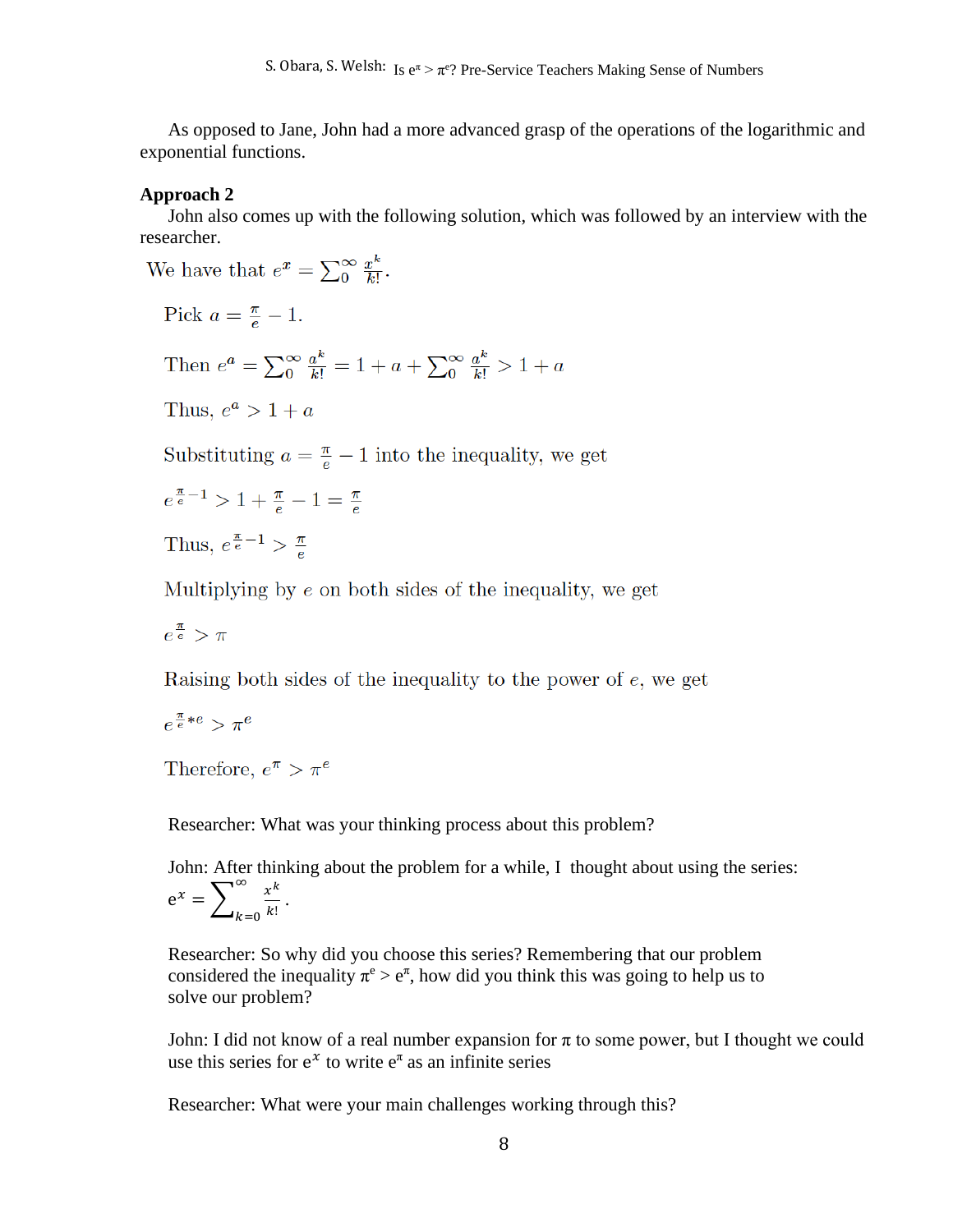John: The main challenge was what to pick for a  $(a = \frac{\pi}{e} - 1)$ . Initially, I was plugging in  $\pi$  for x. In the series  $e^x = \sum_{k=0}^{\infty} \frac{x^k}{k!}$ ∞  $k=0$ , I was trying to get something to work with  $e^{\pi} = \sum_{k=0}^{\infty} \frac{\pi^k}{k!}$ ∞  $k=0$  $= 1 + \pi + \pi^2 + \dots$  I was playing around with the idea that you could write  $\pi^e = \pi^{2+(e-2)} = \pi^2 \cdot \pi^{e-2}$ . I was playing with this because  $\pi^2$  shows up in this expression as  $\pi^2 \cdot \pi^{e-2}$ , and somewhere I was getting  $\frac{\pi^2}{6}$  to show up, which you can represent with another series as well. So, I was trying to see if I could compare the two series to make something happen, but it never worked out.

Researcher: So, where did this lead you?

John: This work stopped for a while, which is why I started with the first proof (approach 1) and then came back to this one. Because taking this number  $a = \frac{\pi}{e} - 1$  made the proof work. I arrived at that by looking at the first proof. There is no clear connection, but if you notice  $\frac{\pi}{e} - 1$ , you see that it looks similar to  $1 - \frac{e}{x}$ , for x to be  $\pi$  (see approach 1). For this proof, picking a  $(\frac{\pi}{e} - 1)$  was the hard part, and at the time I might not have seen that connection without first having had my experience with approach 1. It came by accident, because I was looking at  $f'(x) = 1 - \frac{e}{x}$ , which is similar to the choice of  $a = \frac{\pi}{e} - 1$ , which is used for this approach. That is basically how to approach 1 informed approach 2. So, as I stated before, I started with approach 2, then hit a wall, went to approach 1, and then learned something that I applied to approach 2.

### **Conclusion**

Knowledge gained through problem solving is meaningful when applied to solving other problems that elicit deeper thinking and connections. In certain instances, problemsolving in such a situation may help discover gaps in our mathematical knowledge: in this case, operations of logarithmic and exponential functions.

Graphical representation was an important element in Jane's ability to solve the problem. But it should be noted that producing a graph using a calculator does not necessarily provide mathematical insight.

It was obvious to Jane that  $\ln e^{\pi} = \pi$  but it was more challenging for her to notice that  $e^{\sin \pi} = e^{\ln \pi^e} = \pi^e$ . The way functions, inverse functions, and compositions of functions are taught needs to be looked at more carefully: in the case of Jane, the concept of compositions of functions was not well unpacked. Problems of this kind elicit prior knowledge of the student. In the case of John, with his application of a formula for an infinite series to help solve the original inequality, is an important issue to discuss with students regarding applying classroom learning to solving real-world problems.